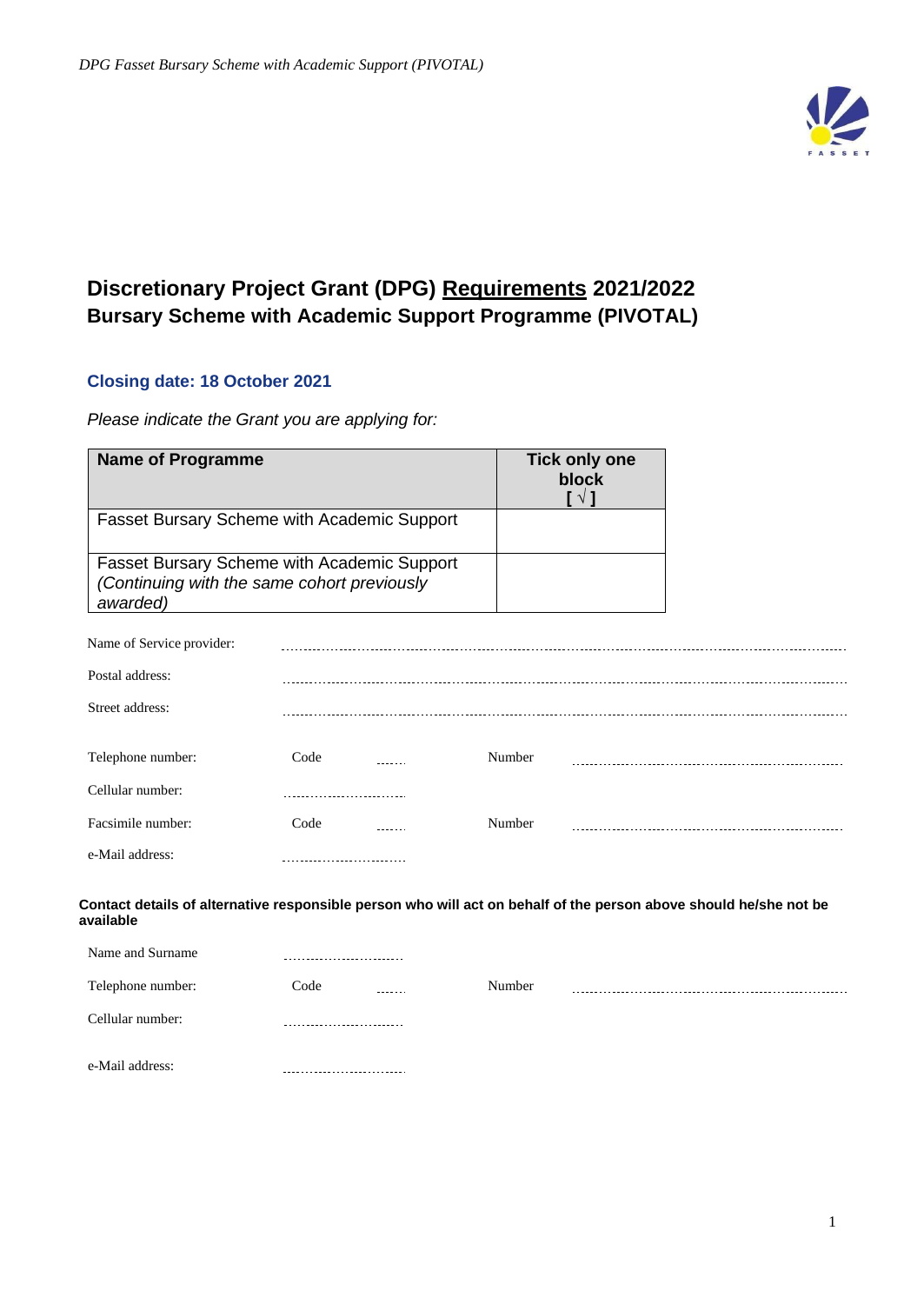### **1. COMPLIANCE REQUIREMENTS**

1.1 As public entity, FASSET has both the obligation and the responsibility to ensure that it spends the public money, with which it is entrusted in a manner that meets governments requirements. Consequently, Grant Applicants are required to adhere to the compliance requirements as listed in this section.

### **Fraud and Corruption**

1.2 All grant applicants are to take note of the implications of contravening the Prevention and Combating of Corrupt Activities Act, 2004 (No 12 of 2004) and any other applicable act.

### **B-BBEE Certificate, Tax Clearance Certificate and Central Supplier Database (CSD) Report**

- 1.3 All grant applicants are to provide a B-BBEE status level certificate and the Tax Clearance Certificate (SARS pin) on request once FASSET has granted provisional approval;
- 1.4 Grant applicants will be assessed based on the compliant requirements with the BBBEE and tax compliance. FASSET reserves its right to award or not to award to applicants with BBBEE level status above level 4.

### **Independent Grant Submission**

1.5 Grant applicants must complete and sign the Certificate of Independent Grant Submission, which can be found in Annexure. The signed certificate must be included in the grant submission. The purpose of the certificate is to prevent potential collusion amongst applicants.

### **2. DEADLINE DATE AND MODE OF GRANT SUBMISSION**

- 2.1 All applications must be submitted to the following e-mail address: dg@fasset.org.za. It must be noted that FASSET **will not accept any physical submissions.**
- 2.2 The submission due date is **Monday, 18 October 2021 at 16:00.** Grant applications received by FASSET after the closing date shall not be considered
- 2.3 Grant Applicants must submit a Project Proposal which contains, at minimum:
	- 2.3.1 Experience of Grant Applicant;<br>2.3.2 Technical Approach / Methodol
	- Technical Approach / Methodology;
	- 2.3.3 Resources; and
	- 2.3.4 Pricing schedule with clear breakdown of each cost item. FASSET reserves the right to query a pricing schedule as part of the evaluation process.
- 2.4 The Skills development priorities specifically targeting transformation groups including Blacks, women, and people with disabilities. To ensure alignment with national imperatives and key stakeholders, FASSET will adopt DHET's criteria regarding the beneficiaries of its programmes to benefit being: **85% Blacks, 54% women and 4% disabled.**

### **3. GRANT CRITERIA (Terms of Reference)**

The grant criteria should *please* be read *carefully* and adhere to, to minimize grant queries (where applicable). The following criteria are applicable to this grant:

**Description:** PIVOTAL Bursary Scheme with Academic Support Programmes that achieve the following:

- i. Achievement of an academic qualification; and/or
- ii. Progression from the penultimate academic year to the final academic year of an academic qualification.

### 3.1 **Overall Objectives and Scope**

3.1.1 FASSET requires the services of the service providers, University/ies or University/ies of Technology (Grant Applicant) as listed by DHET or Private Bursary Management Agencies, or Professional Bodies with capacity to manage a bursary fund that will result in the progression of learners from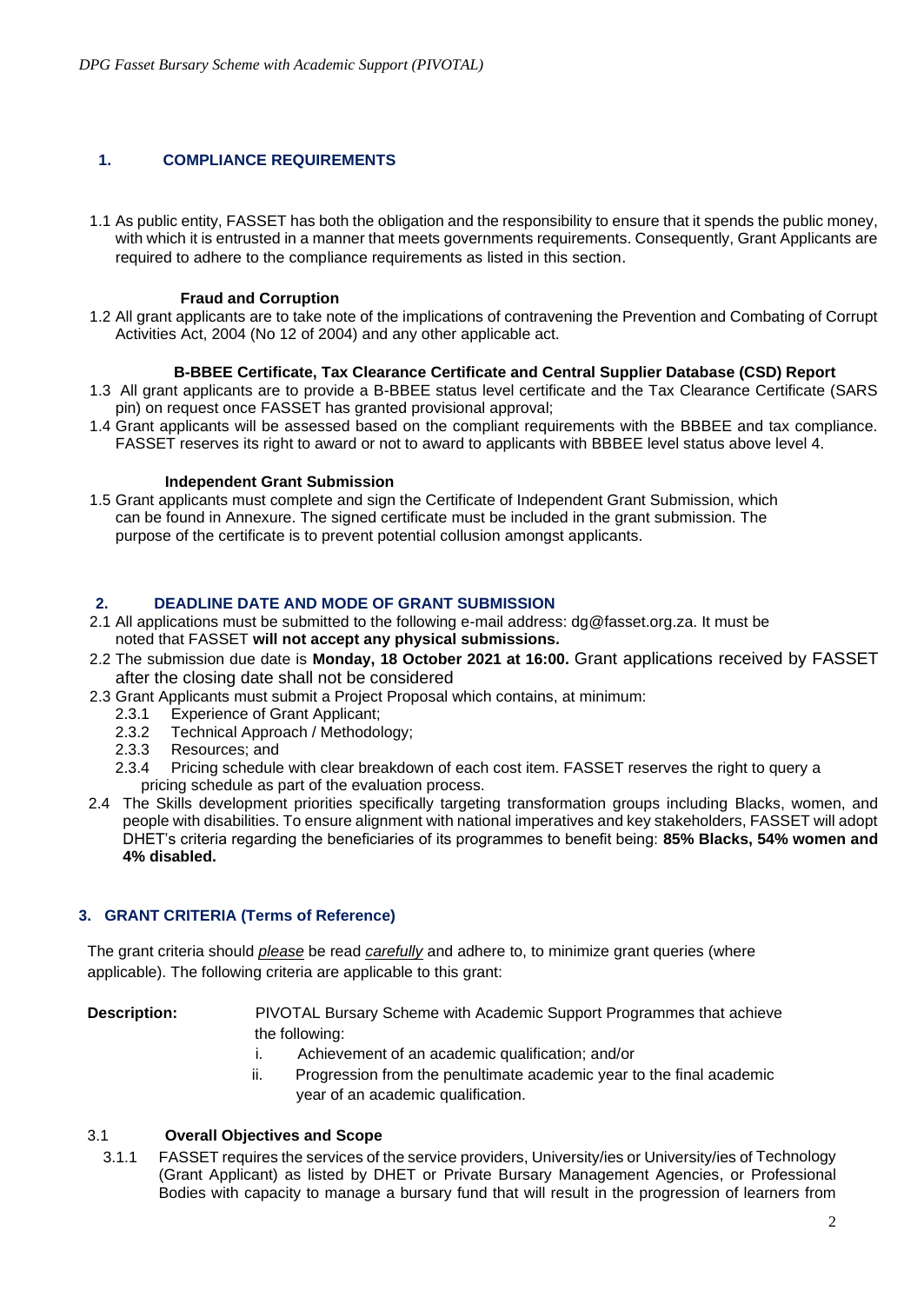one academic year to the final academic year. y institutions, to deliver a PIVOTAL Bursary Scheme with Academic Support Programme that results in the progression of learners from their penultimate academic year to their final academic year, and/or the achievement of a PIVOTAL academic qualification registered on the **NQF 6 - 10**.

- 3.1.2 Qualifications must be registered on the National Qualifications Framework (NQF) level 6 10. The programme must address the 2021/2022 ten top scarce skills. FASSET may, consider other critical skills should funds be available.
- 3.1.3 Learners must be completing their under graduate and/or post -graduate qualifications.
- 3.1.4 The learners must be completing a qualification at an NQF Level from 6 10.
- 3.1.5 The service providers can be Public Universities; Universities of Technology (as listed by DHET); Private Bursary Management Agencies, Professional Bodies with capacity to manage a bursary fund that will result in the progression of learners from one academic year to the final academic year (i.e. cover year 2 or year 3) OR achievement of an academic qualification registered on the NQF.
- 3.1.6 There must be **one (1)** application per institution, private bursary management agency, service provider, professional body.
- 3.1.7 Fasset will provide tools of trade (e.g. laptops/tablets) for each learner, therefore Fasset will **not pay** for the provision of the laptops. The amount for the bursary payment will exclude provision of laptops/tablets.
- 3.1.8 The grant applicant will be responsible to:
	- 3.1.8.1 Present a full bursary administration solution;
	- 3.1.8.2 Provide for additional skills to learners;
	- 3.1.8.3 Select and recruit learners who are financially needy with the necessary potential to succeed;
- 3.1.8.4 Select and recruit learners who meet the pre-set minimum criteria as determined by the academic institution;
- 3.1.8.5 Select and recruit learners who are coming from a combined household income of between R0.00  $-$  R600 000.00).
- 3.1.8.6 Selection must be completed in February 2022 and all learner's documentation to be submitted to Fasset before the 20 March 2022.
- 3.1.9 The programme must be completed by 31 March 2023.
- 3.1.10 The project must achieve the following objectives:
- 3.1.10.1 Achievement of an academic qualification; and/or
- 3.1.10.2 Progression from the penultimate academic year to the final academic year of an academic qualification. Learners must be doing their under-graduate (i.e. including those continuing with their qualification and post graduate qualification.
- 3.1.11 The qualification proposed must be a PIVOTAL qualification (registered on the NQF with SAQA).
- 3.1.12 The programme must achieve a 70% throughput rate. Failure to meet this objective will result in a penalty on the project management fee.
- 3.1.13 Funding will cover tuition, accommodation, stipend (limited to R1500), books and academic support.
- 3.1.14 Funding will be capped at R 90,000.00 per learner
- 3.1.15 The scarce skill/s to which the qualification is linked must be clearly reflected.
- 3.1.16 Fasset reserves to exercise its discretion towards critical skills.
- 3.1.17 Fasset reserves its right to assess and look at the prior performance of the bidder.

### **Project Reporting Requirements**

- 3.1.18 Grant applicants will be required to present information on a monthly and quarterly basis, as per the Department of Higher Education and Training (DHET) and FASSET requirements. The required information includes but is not limited to:
	- 3.16.1 Copies of learner agreements;
	- 3.16.2 Certified Copies of learner IDs;
	- 3.16.3 Copies of results achieved;
	- 3.16.4 Confirmation of programme completion;
	- 3.16.5 Proof of registration
	- 3.16.6 Proof of household income
	- 3.16.7 POPIA declaration by learners
	- 3.16.8 SETMIS TEMPLATE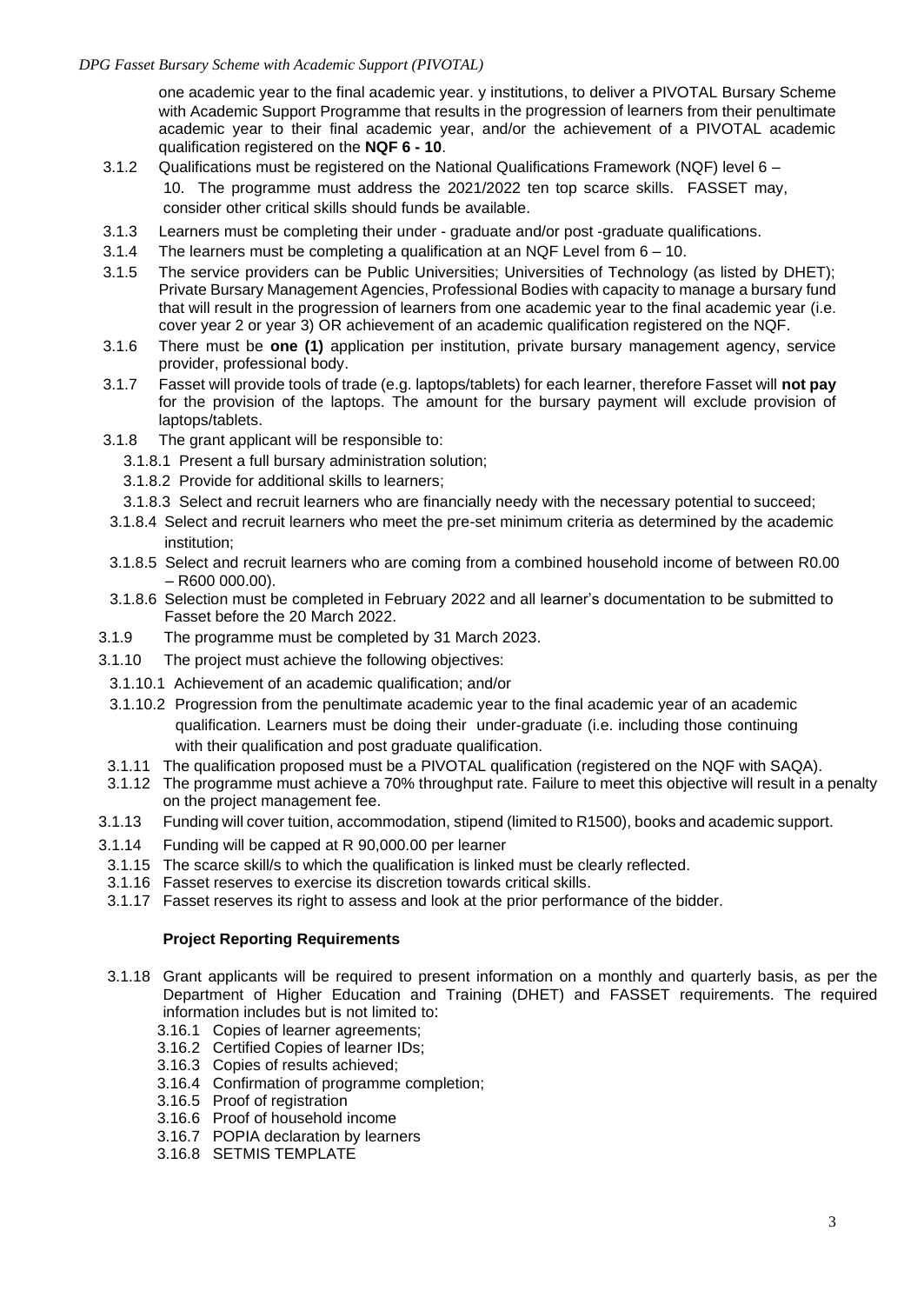### **4. EVALUATION PROCESS**

- 4.1 Should a grant applicant achieve a functionality score that is 50% or less, the grant application will be rejected.
- 4.2 Should a grant applicant receive a functionality score between 51% and 69%, FASSET might engage with the applicant on the grant application.
- 4.3 All grant applications that receive a functionality score of more than 70% will be recommended for adjudication.
- 4.4 **Grant applicants should indicate if this is the first time proposing such a project.**

### **Table 1: Evaluation Criteria and Weights for Determining Functionality Scores**

|                     |                                                                                                                                                                              | <b>Functionality Scoring</b><br><b>Determinants</b>                                                                                          |                |     |
|---------------------|------------------------------------------------------------------------------------------------------------------------------------------------------------------------------|----------------------------------------------------------------------------------------------------------------------------------------------|----------------|-----|
| <b>Total Points</b> |                                                                                                                                                                              |                                                                                                                                              |                | 100 |
| 1                   |                                                                                                                                                                              | <b>Experience of the grant applicant</b>                                                                                                     |                | 30  |
|                     | of similar nature.                                                                                                                                                           | Experience with managing a bursary scheme with academic Support,<br>project management, mentoring and general student support and/or project |                |     |
|                     | Score criteria                                                                                                                                                               |                                                                                                                                              | <b>Points</b>  |     |
|                     |                                                                                                                                                                              | Grant applicant had addressed all requirements specified in<br>this section in full details                                                  | 5              |     |
|                     |                                                                                                                                                                              | Grant applicant had addressed between two and three the<br>requirements specified in this section in full details                            | $\overline{3}$ |     |
|                     | 1<br>Grant applicant had addressed only one of the requirements<br>specified in this section in full details                                                                 |                                                                                                                                              |                |     |
|                     | in this section.                                                                                                                                                             | Grant applicant has not addressed the requirements specified                                                                                 | $\overline{0}$ |     |
| $\overline{2}$      |                                                                                                                                                                              | Technical Approach / Methodology                                                                                                             |                | 40  |
|                     |                                                                                                                                                                              | Details of the problem statement:                                                                                                            |                |     |
|                     |                                                                                                                                                                              | Grant applicants must:                                                                                                                       |                |     |
|                     | 2.1.1                                                                                                                                                                        | Define the problem statement and provide an overview of                                                                                      |                |     |
|                     | trends / statistical research to support the problem statement.<br>Provide details of possible causes of the problem and factors<br>2.1.2<br>that impact on learner success. |                                                                                                                                              |                |     |
|                     | 2.1.3                                                                                                                                                                        | Provide details of "at risk" learners.                                                                                                       |                |     |
|                     | 2.2                                                                                                                                                                          | Learners from Rural Areas                                                                                                                    |                |     |
|                     | 2.2.1<br>Indicate how the proposed strategy and plan includes<br>consideration of the inclusion of learners from rural areas.                                                |                                                                                                                                              |                |     |
|                     | 2.3                                                                                                                                                                          | Details of the proposed solution:                                                                                                            |                |     |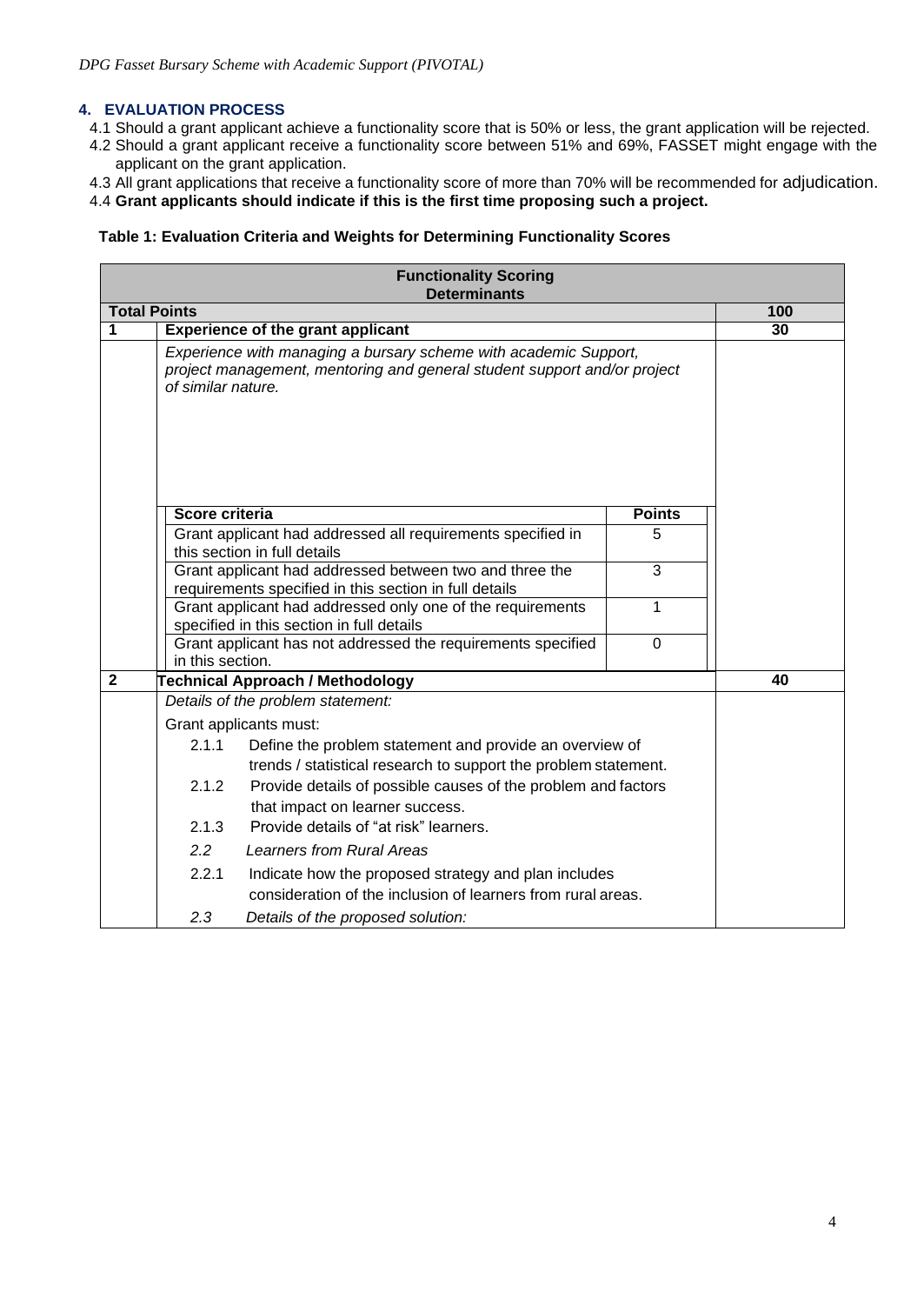|                               | Grant applicants must:                                                                                                                  |               |    |
|-------------------------------|-----------------------------------------------------------------------------------------------------------------------------------------|---------------|----|
|                               | 2.3.1<br>Provide an overview of the proposed solution. Where                                                                            |               |    |
|                               | applicable details of how the problem was addressed in the                                                                              |               |    |
|                               | past must be provided.                                                                                                                  |               |    |
| 2.3.2                         | Provide sufficient detail of how the proposed solution will                                                                             |               |    |
|                               | result in the Completion of an Academic Qualification and/or<br>Progression from the Penultimate Academic Year to the Final             |               |    |
|                               | Academic Year of an Academic Qualification, including the                                                                               |               |    |
|                               | bursary management aspects.                                                                                                             |               |    |
| 2.3.3                         | Present a sufficiently detailed project plan for how the proposed                                                                       |               |    |
|                               | solution will be implemented.                                                                                                           |               |    |
| 2.3.4                         | Provide the recruitment and selection criteria and methodology.                                                                         |               |    |
| 2.3.5                         | Provide proposed learner numbers.                                                                                                       |               |    |
|                               | Provide reasoning with respect to the feasibility of the project.                                                                       |               |    |
| 2.3.7                         | Provide details as to any similar past projects against which the                                                                       |               |    |
|                               | proposed project has been benchmarked.                                                                                                  |               |    |
| 2.3.8                         | Provide detail on the delivery of PIVOTAL programmes.                                                                                   |               |    |
| 2.3.9                         | Provide an assessment methodology, which must include                                                                                   |               |    |
|                               | details of how to assist learners to achieve the pre-set                                                                                |               |    |
|                               | milestones, with respect to achieving a qualification or<br>designation.                                                                |               |    |
| 2.3.10                        | Provide an assessment methodology that must include                                                                                     |               |    |
|                               | corrective actions (including academic mentoring) that will be                                                                          |               |    |
|                               | taken, should learners fail to achieve the pre-set milestones.                                                                          |               |    |
| 2.3.11                        | Provide for a comprehensive academic mentorship programme                                                                               |               |    |
|                               | for the duration of the project.                                                                                                        |               |    |
| 2.3.12                        | Indicate how a 70% throughput rate will be achieved.                                                                                    |               |    |
|                               | 2.3.13<br>Indicate any penalties and the implementation thereof, for                                                                    |               |    |
|                               | learners who fail to achieve the pre-set milestones.                                                                                    |               |    |
|                               | 2.3.14<br>Indicate the replacement or exit strategies in place.<br>Ensure that the project plan includes regular reporting to<br>2.3.15 |               |    |
|                               | Fasset on project progress, performance statistics, delivery,                                                                           |               |    |
|                               | learner details, risk mitigation, continuous evaluation and a                                                                           |               |    |
|                               | financial update.                                                                                                                       |               |    |
|                               |                                                                                                                                         |               |    |
|                               | <b>Scoring Criteria</b>                                                                                                                 | <b>Points</b> |    |
|                               | All CVs of the team proposed have appropriately qualified                                                                               | 5             |    |
|                               | and relevant experience and references indicate successful                                                                              |               |    |
|                               | delivery of PIVOTAL programmes. The majority of the team<br>members are Black South Africans.                                           |               |    |
|                               | Some CVs of the team proposed have appropriately                                                                                        | 3             |    |
|                               | qualified and relevant experience, and the majority of the                                                                              |               |    |
|                               | team is Black Africans.                                                                                                                 |               |    |
|                               |                                                                                                                                         |               |    |
|                               |                                                                                                                                         |               |    |
|                               | Some CVs of the team proposed have appropriately                                                                                        | 1             |    |
|                               | qualified and relevant experience, but the majority of                                                                                  |               |    |
|                               | the team is not Black Africans                                                                                                          |               |    |
|                               | No experienced CVs of proposed team and the majority of the<br>team is not Black Africans.                                              | 0             |    |
| <b>Skills identified</b><br>3 |                                                                                                                                         |               | 10 |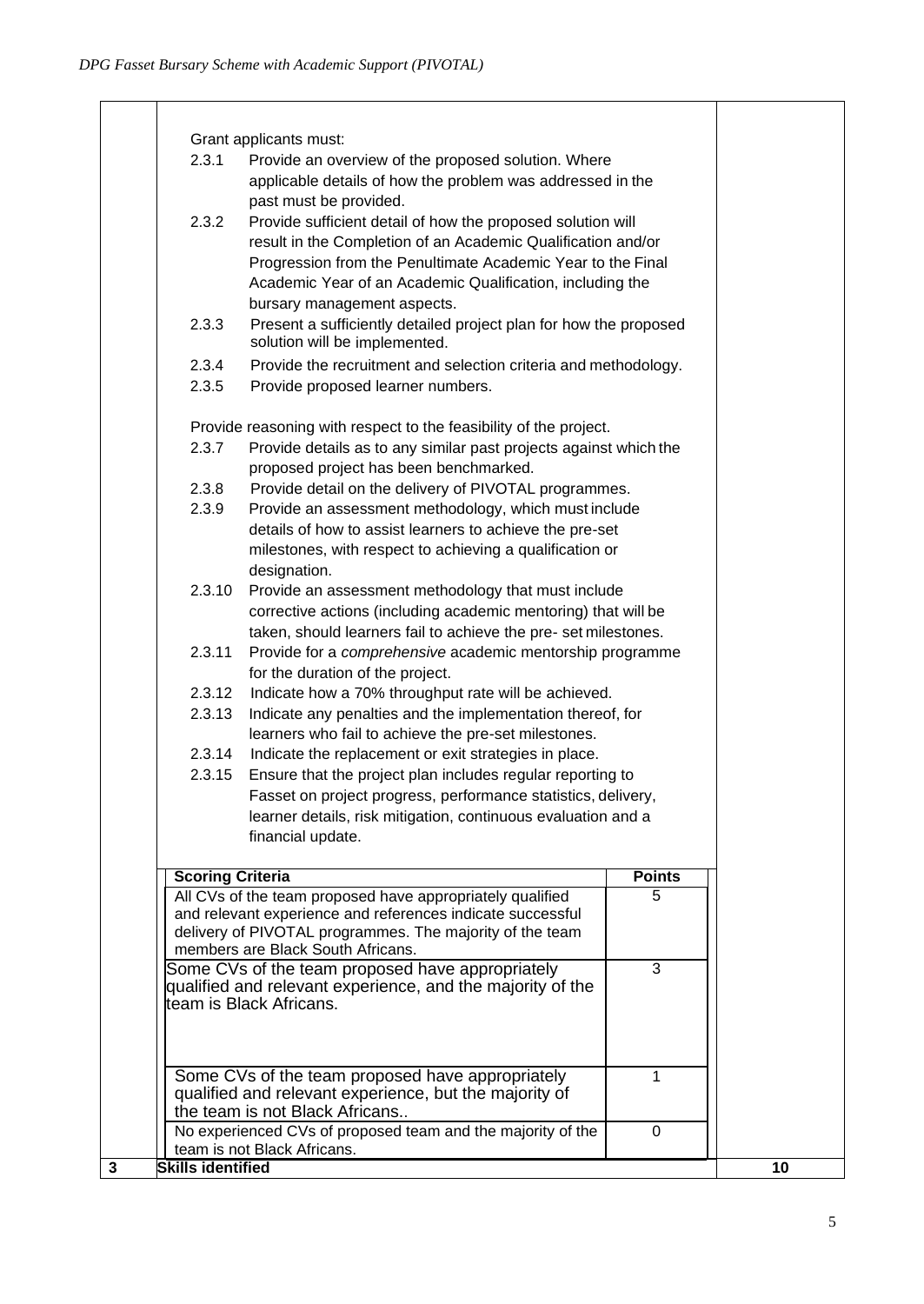|   | Grant applicants must:                                                                                                     |               |    |  |
|---|----------------------------------------------------------------------------------------------------------------------------|---------------|----|--|
|   | 3.1<br>Indicate to which of Fasset's top ten scarce skills                                                                 |               |    |  |
|   | the proposed solution is linked.                                                                                           |               |    |  |
|   | 3.2<br>Demonstrate how the proposed solution is linked to the identified                                                   |               |    |  |
|   | scarce skill                                                                                                               |               |    |  |
|   | Score criteria                                                                                                             | <b>Points</b> |    |  |
|   | Grant applicant addressed all requirements specified in this                                                               | 5             |    |  |
|   | section in full details                                                                                                    |               |    |  |
|   | Grant applicant addressed only one of the requirements                                                                     | 3             |    |  |
|   | specified in this section in full details                                                                                  |               |    |  |
|   | Grant applicant did not address the requirements specified in                                                              | 1             |    |  |
|   | this section.                                                                                                              |               |    |  |
|   |                                                                                                                            |               |    |  |
|   |                                                                                                                            |               |    |  |
| 4 | <b>Resources</b>                                                                                                           |               | 20 |  |
|   | Capacity to implement a programme of this size                                                                             |               |    |  |
|   | Grant applicants must:                                                                                                     |               |    |  |
|   | 5.1.1 Have appropriately qualified and relevant experienced resources                                                      |               |    |  |
|   | (i.e. CVs are relevant to the programme delivery, including                                                                |               |    |  |
|   | project management and support functions).                                                                                 |               |    |  |
|   | 5.1.2 The team proposed has relevant expertise and experience. This                                                        |               |    |  |
|   | includes administrative staff; lecturers / trainers; and tutors. If                                                        |               |    |  |
|   |                                                                                                                            |               |    |  |
|   | sub-contracting, the grant applicant must provide their (sub-                                                              |               |    |  |
|   | contractor's) minimum criteria for selection of lecturers/trainers                                                         |               |    |  |
|   | and tutors.                                                                                                                |               |    |  |
|   | 5.1.3 Have sufficient resources i.e. proportion of lecturers / tutors to                                                   |               |    |  |
|   | the number of learners proposed, is feasible.                                                                              |               |    |  |
|   | 5.1.4 The CVs provided include experience in course development and                                                        |               |    |  |
|   | bursary management. If sub-contracting, the grant applicantmust                                                            |               |    |  |
|   | provide their minimum criteria for selection of lecturers/trainers                                                         |               |    |  |
|   | and tutors.                                                                                                                |               |    |  |
|   | 5.1.5 Provide references in individuals' CVs for the delivery of PIVOTAL                                                   |               |    |  |
|   | programmes.                                                                                                                |               |    |  |
|   | 5.1.6<br>Evidence of past successful programme management is                                                               |               |    |  |
|   | presented (including the ability to achieve the desired throughput                                                         |               |    |  |
|   | rate).                                                                                                                     |               |    |  |
|   | The presence of Black African South African team members is                                                                |               |    |  |
|   | compulsory.                                                                                                                |               |    |  |
|   | <b>Score Criteria</b>                                                                                                      | <b>Points</b> |    |  |
|   | All CVs of the tutor and support team proposed are                                                                         | 5             |    |  |
|   | appropriately qualified and have relevant experience. The                                                                  |               |    |  |
|   | majority of the team are Black South Africans.                                                                             |               |    |  |
|   | Some CVs of the tutor and support team have appropriately<br>qualified and relevant experience for the delivery of PIVOTAL | 3             |    |  |
|   | programme. The majority of the team are Black Africans.                                                                    |               |    |  |
|   |                                                                                                                            |               |    |  |
|   | Some CVs of the tutor and support team have appropriately                                                                  | $\mathbf{1}$  |    |  |
|   | qualified and relevant experience for the delivery of PIVOTAL                                                              |               |    |  |
|   | programme. The majority of the team is not Black Africans                                                                  |               |    |  |
|   | No experienced CVs of proposed tutor and support team. The                                                                 | 0             |    |  |
|   | majority of the team is not Black Africans.                                                                                |               |    |  |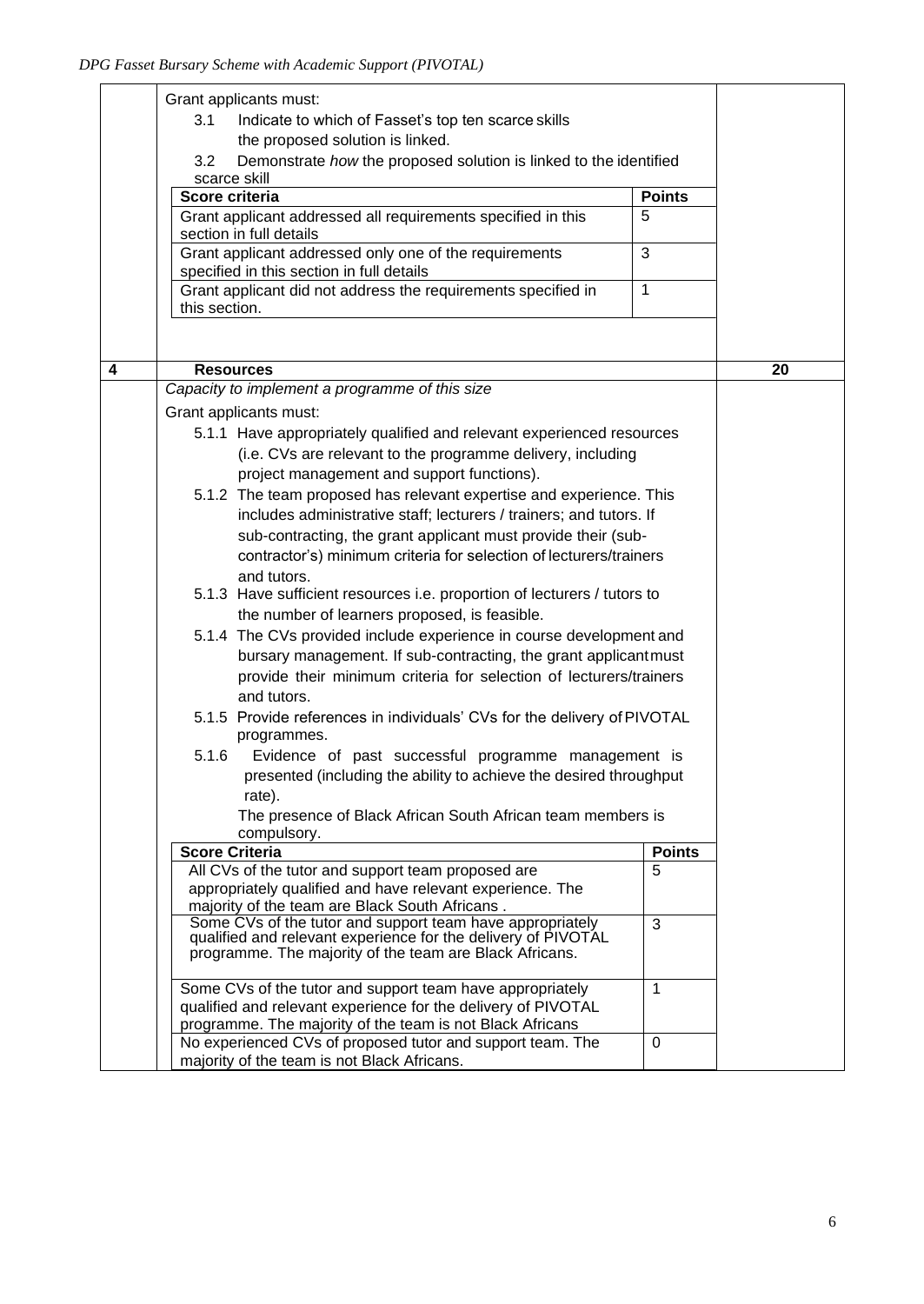### **Annexure A: Certificate of Independent Grant Submission**

|                                                                     | the undersigned, in submitting the |
|---------------------------------------------------------------------|------------------------------------|
| <b>Discretionary Project Grant Application</b>                      |                                    |
|                                                                     | _, do hereby make the following    |
| statements that I certify to be true and complete in every respect. |                                    |
| I, certify that on behalf of:                                       |                                    |
| Name of Grant Applicant:                                            |                                    |
|                                                                     |                                    |

- 1. I have read and understood the contents of this Certificate of Independent Grant Submission (Certificate).
- 2. I understand that the accompanying Discretionary Project Grant Application (Grant Application) will be rejected if this certificate is found not to be true and complete in every respect.
- 3. I am authorized by the Grant Applicant to sign this Certificate and to submit the accompanying Grant Application on behalf of the Grant Applicant.
- 4. Each person whose signature appears on the accompanying Grant Application has been authorised by the Grant Applicant to determine the terms of and to sign the Grant Application on behalf of the Grant Applicant.
- 5. For the purposes of this Certificate and the accompanying Grant Application, I understand the word "competitor" shall include an individual or organisation, other than the Grant Applicant, whether or not affiliated with the Grant Applicant, who:
	- 5.1.1. Has been requested to submit a Grant Application;
	- 5.1.2. Could potentially submit a Grant Application based on their qualifications, abilities or experience; and
	- 5.1.3. Provides the same services as the Grant Applicant and/or is in the same line of business as The Grant Applicant.
- 6. The Grant Applicant has arrived at the accompanying Grant Application submission independently from and without consultation, communication, agreement, or arrangement with any competitor. However, communication between partners in a joint venture or consortium<sup>1</sup> will not be construed as collusive.
- 7. In particular, without limiting the generality of paragraph 6 above, there has been no consultation, communication agreement or arrangement with any competitor regarding:
	- 7.1. Prices;
	- 7.2. Geographical area where the service will be rendered (market allocation);
	- 7.3. Methods, factors or formulas used to calculate prices;
	- 7.4. The intention or decision to submit, or not submit, a Grant Application;
	- 7.5. The submission of a Grant Application does not meet the specification and condition of the Grant Application Requirements; or
	- 7.6. Submitting a Grant Application with the intention not to have the grant approved.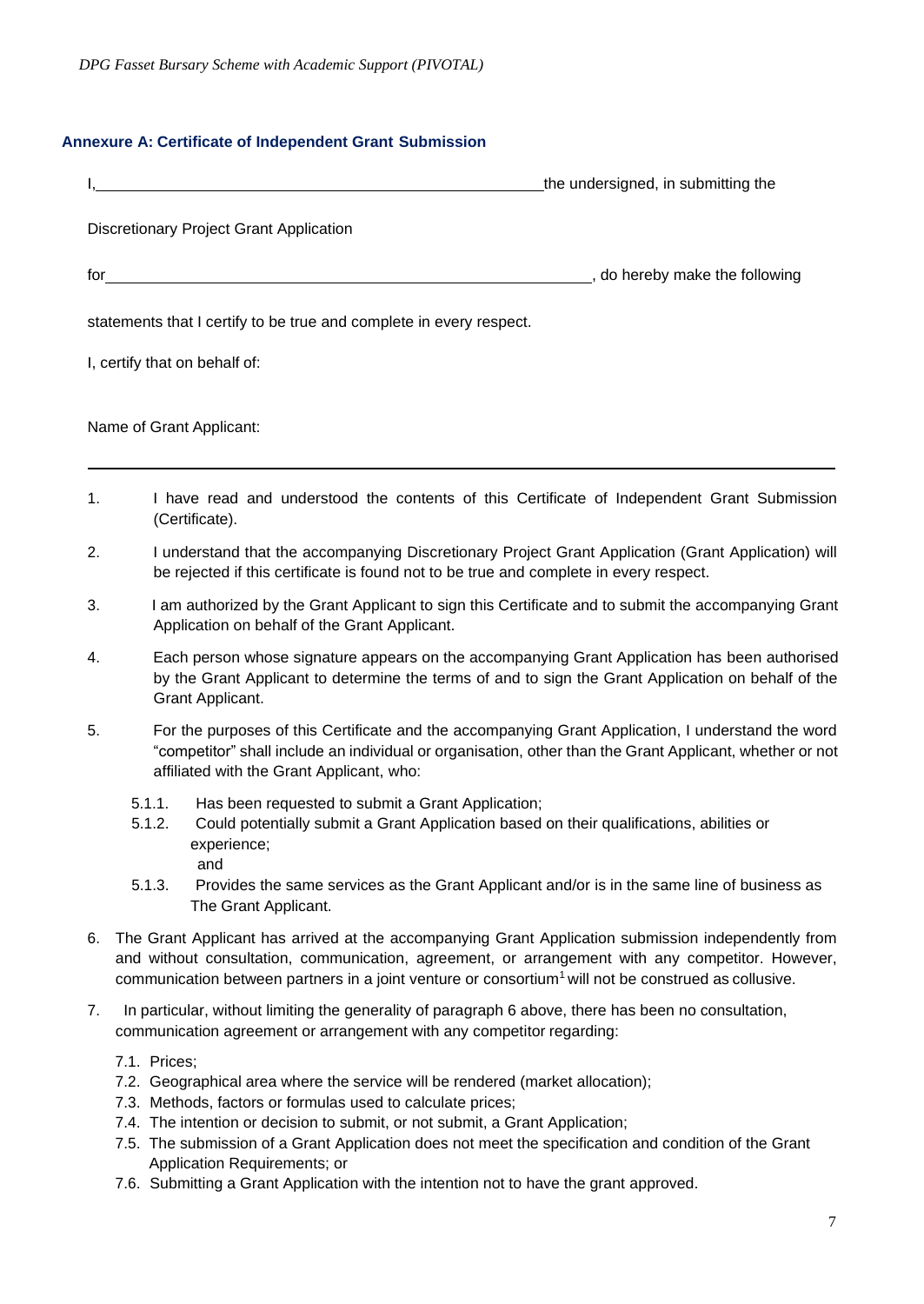$1$  Joint Venture or Consortium means an association of persons for the purpose of combining their expertise, property, capital, efforts, skill and knowledge in an activity for the execution of a contract.

- 8. In addition, there have been no consultations, communications, agreements or arrangement with any competitor regarding the quality, quantity, specification and conditions or delivery particulars of the services to which this Grant Application relates.
- 9. The terms of the accompanying Grant Application have not been and will not be disclosed by the Grant Applicant, directly or indirectly, to any competitor, prior to the date and time of the Grant Application opening or of the contract being awarded.
- 10. I am aware that, in addition and without prejudice to any other remedy provided to combat any restrictive practices related to Discretionary Project Grants and their related contracts, that are suspicious will be reported to the Competition Commission for investigation and possible imposition of administrative penalties in terms of section 59 of the Competition Act, No 89 of 1998 and/or may be reported to the National Prosecuting Authority (NPA) for criminal investigation and/or may be restricted from conducting business with the public sector for a period not exceeding ten (10) years in terms of the Prevention and Combating of Corrupt Activities

Act, No 12 of 2004 or any other applicable legislation.

Signature of Grant Applicant **Date** 

Position **Name of Grant Applicant** 

Name of Signatory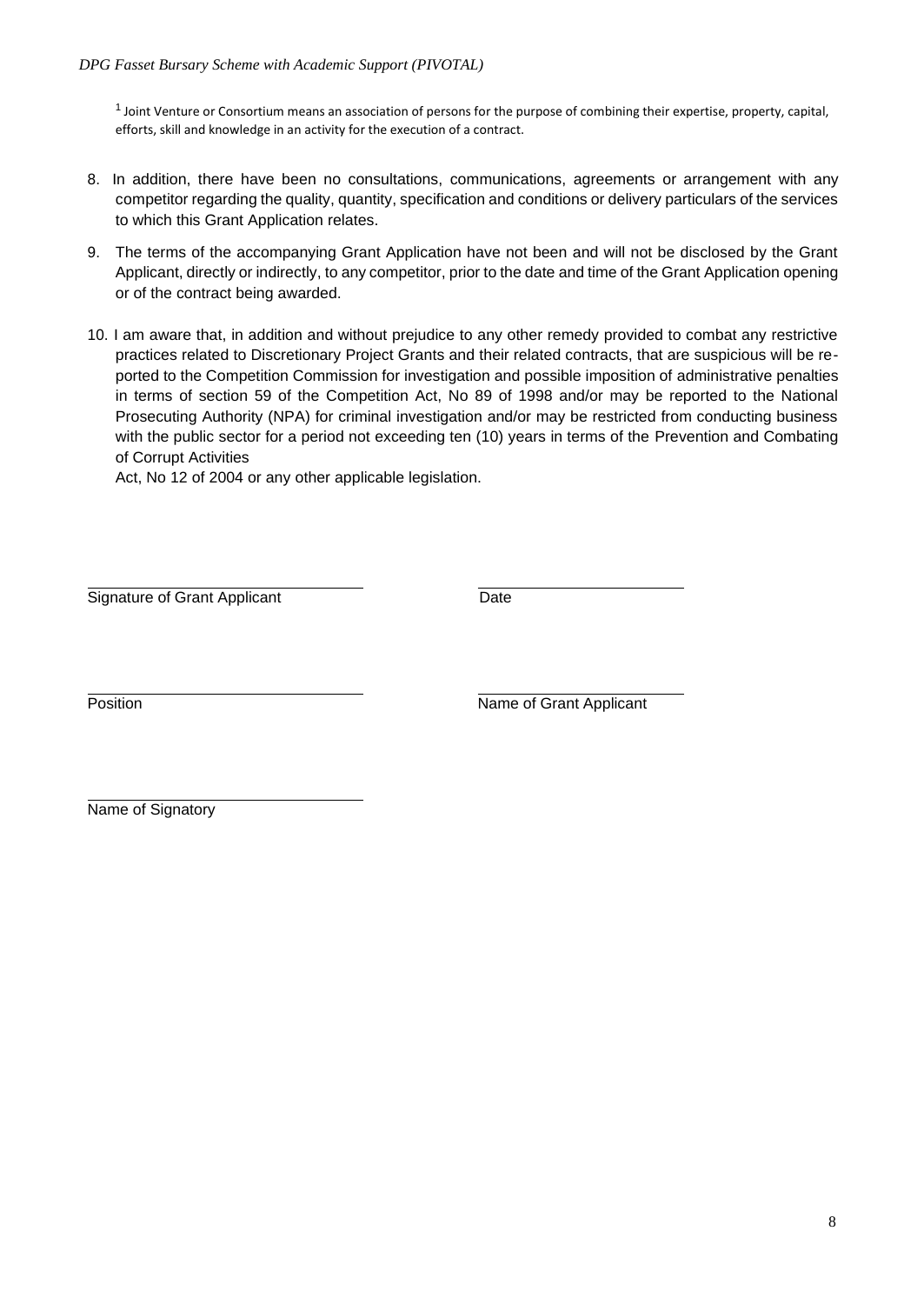#### **Annexure B: Declaration of Interest**

#### **DECLARATION OF INTEREST**

- 1. Any legal person, including persons employed by the State<sup>1</sup>, or persons having a kinship with persons employed by the State, including a blood relationship, may make an offer or offers in terms of this grant (includes an advertised competitive grant application, competitive bid, limited bid or proposal or a written price quotation).
- 2. In view of possible allegations of favouritism, should the resulting grant application, or part thereof, be awarded to persons employed by the State, or to persons connected with or related to them, it is required that the grant applicant or his/her authorised representative declare his/her position in relation to the evaluating/ adjudicating authority where:
	- 2.1. The grant applicant is employed by the State; and/or
	- 2.2. The grant applicant is a Board member of Fasset and/or
	- 2.3. The legal person on whose behalf the grant application is signed, has a relationship with persons/a person who are/is involved in the evaluation and or adjudication of the bid(s), or where it is known that such a relationship exists between the person or persons for or on whose behalf the declarant acts and persons who are involved with the evaluation and or adjudication of the bid.
- 3. In order to give effect to the above, the following questionnaire must be completed and submitted with the bid.
	- 3.1.1 Full Name of grant applicant or his or her representative:
- 3.1.2 Identity Number:
- 3.1.3 Position occupied in the Company (director, trustee, shareholder<sup>2</sup>, member, etc):
- 3.1.4 Registration number of company, enterprise, close corporation, partnership agreement or trust:

3.1.5 Tax Reference Number:

1 "State" means

<sup>(</sup>a) Any national or provincial department, national or provincial public entity or constitutional institution within the meaning of the Public Finance Management Act, 1999 (Act No 1 of 1999);

<sup>(</sup>b) Any municipality or municipal entity;

<sup>(</sup>c) Provincial legislature;

<sup>(</sup>d) National Assembly or the National Council of Provinces;

Parliament.

 $2$  Shareholder" means a person who owns shares in the company and is actively involved in the management of the enterprise or business and exercises control over the enterprise.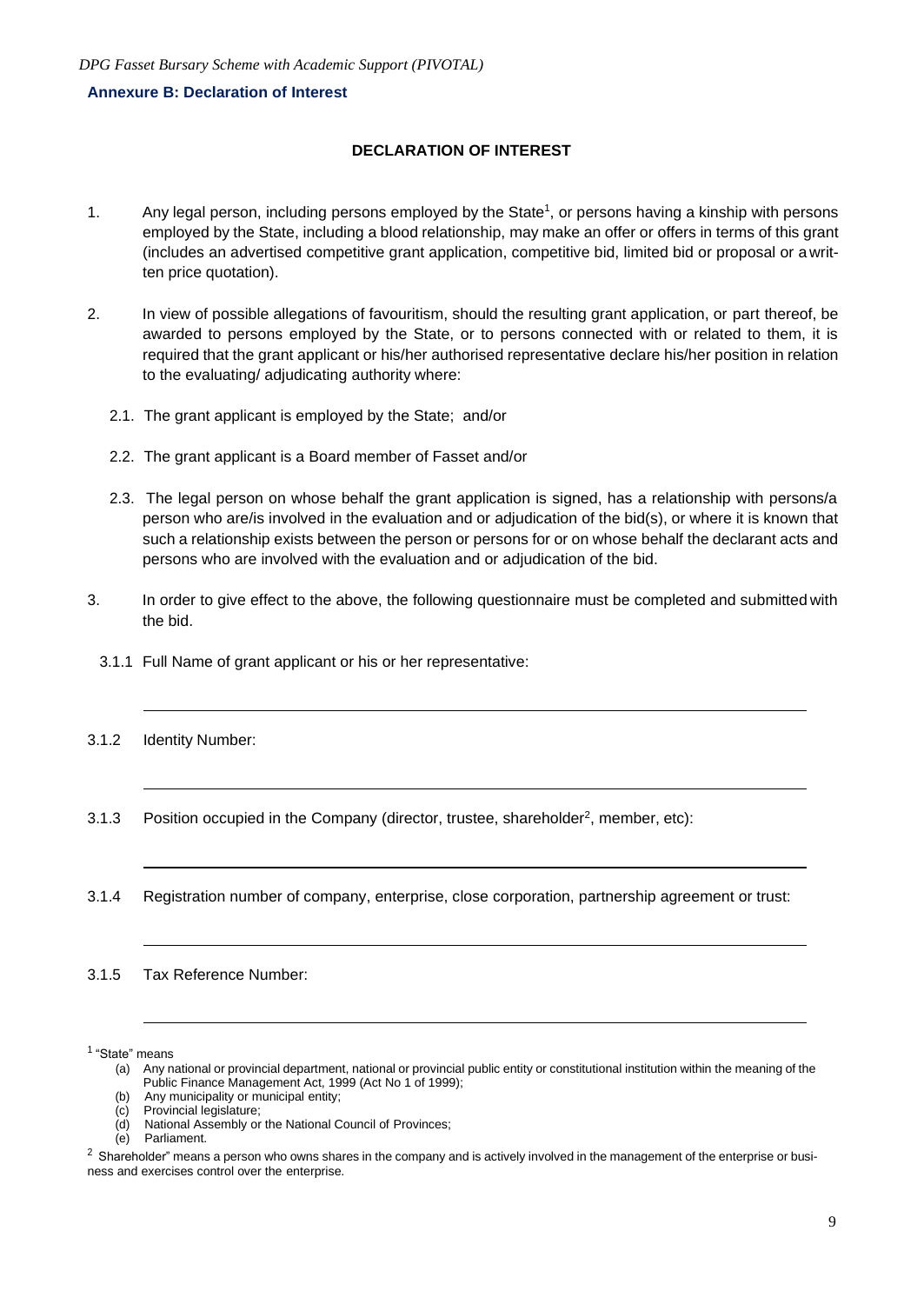- 3.1.6 VAT Registration Number:
- 3.1.7 The names of all directors/ trustees/ shareholders/ members, their individual identity numbers, tax reference numbers and, if applicable, employee/ PERSAL numbers must be indicated below:

3.2 Are you or any person connected with this grant application presently employed by the state?

| 'es |  |
|-----|--|
| No  |  |

3.2.1 If "Yes" was indicated, please furnish the following particulars:

3.2.1.1 Name of person/ director/ trustee/ shareholder/ member:

3.2.1.2 Name of State institution at which you or the person connected to the grant application is employed:

- 3.2.1.3 Position occupied in the State institution:
- 3.2.1.4 Any other particulars?
- 3.3 If you are presently employed by the state, did you obtain the appropriate authorisation to undertake remunerative work outside employment in the public sector?

| Yes |  |
|-----|--|
| No  |  |

3.3.1 If "Yes" was indicated, was proof of such authorization attached to the grant application



(Note: Failure to submit proof of such authorization, where applicable, may result in the disqualification of the grant application).

3.3.2 If "No" was indicated, please furnish reasons for non-submission of authorization.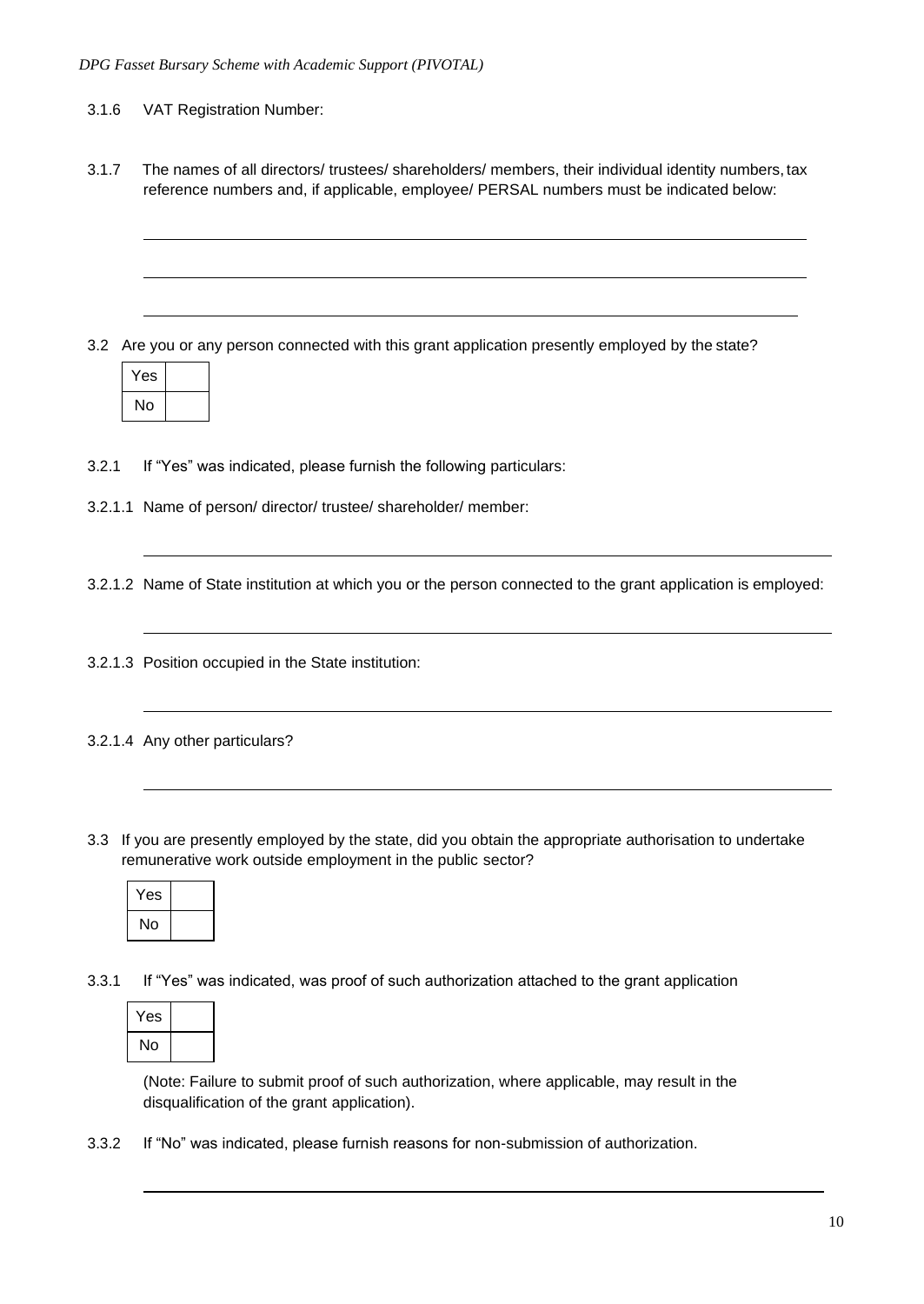3.4 Did you or your spouse, or any of the company's directors/trustees/ shareholders/ members or their spouses conduct business with the State in the previous twelve (12) months?

| Yes |  |
|-----|--|
| No  |  |

- 3.4.1 If "Yes" was indicated, please furnish the following particulars:
- 3.4.1.1 Name of person/ director/ trustee/ shareholder/ member:
- 3.4.1.2 Name of State institution at which you or the person connected to the grant application conducted business:

3.4.1.3 Any other particulars?

3.5 Do you, or any person connected with the grant application, have any relationship (family, friend, other) with a person employed by the State (Pty) Ltd and who may be involved with the evaluation and or adjudication of this grant application?

| Yes |  |
|-----|--|
| No  |  |

- 3.5.1 If "Yes" was indicated, please furnish the following particulars:
- 3.5.1.1 Name of person/ director/ trustee/ shareholder/ member:

#### 3.5.1.2 Any other particulars?

3.6 Are you, or any person connected with the grant application, aware of any relationship (family, friend, other) between any other grant application and any person employed by the State who may be involved with the evaluation and or adjudication of this grant application?

| 'es |  |
|-----|--|
| No  |  |

3.6.1 If "Yes" was indicated, please furnish the following particulars: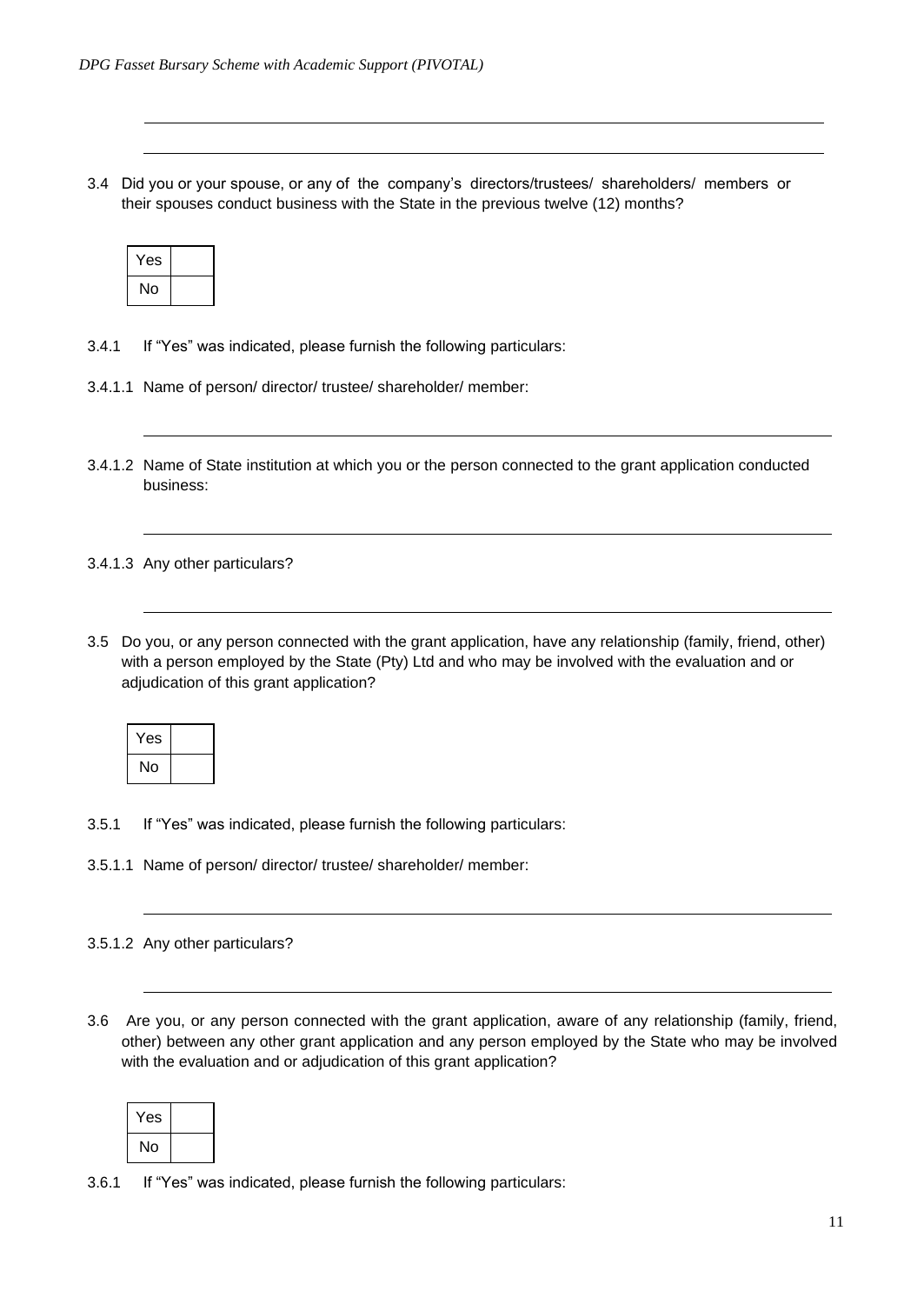3.6.1.1 Name of person/ director/ trustee/ shareholder/ member:

#### 3.6.1.2 Any other particulars?

3.7 Do you or any of the directors/trustees/shareholders/members of the company have any interest in any other related companies whether or not they are bidding for this contract?

| Yes |  |
|-----|--|
| No  |  |

- 3.7.1 If "Yes" was indicated, please furnish the following particulars:
- 3.7.1.1 Name of person/ director/ trustee/ shareholder/ member:

#### 3.7.1.2 Any other particulars?

4. Please complete the table below with the full details of directors/ trustees/ members/ shareholders. (Public Entities are excepted)

| <b>Full Name</b> | <b>Identity Number</b> | <b>Personal Income</b><br><b>Tax Reference No</b> | <b>State Employee</b><br><b>Number/ PERSAL</b><br><b>Number</b> |
|------------------|------------------------|---------------------------------------------------|-----------------------------------------------------------------|
|                  |                        |                                                   |                                                                 |
|                  |                        |                                                   |                                                                 |
|                  |                        |                                                   |                                                                 |
|                  |                        |                                                   |                                                                 |
|                  |                        |                                                   |                                                                 |
|                  |                        |                                                   |                                                                 |
|                  |                        |                                                   |                                                                 |
|                  |                        |                                                   |                                                                 |
|                  |                        |                                                   |                                                                 |
|                  |                        |                                                   |                                                                 |